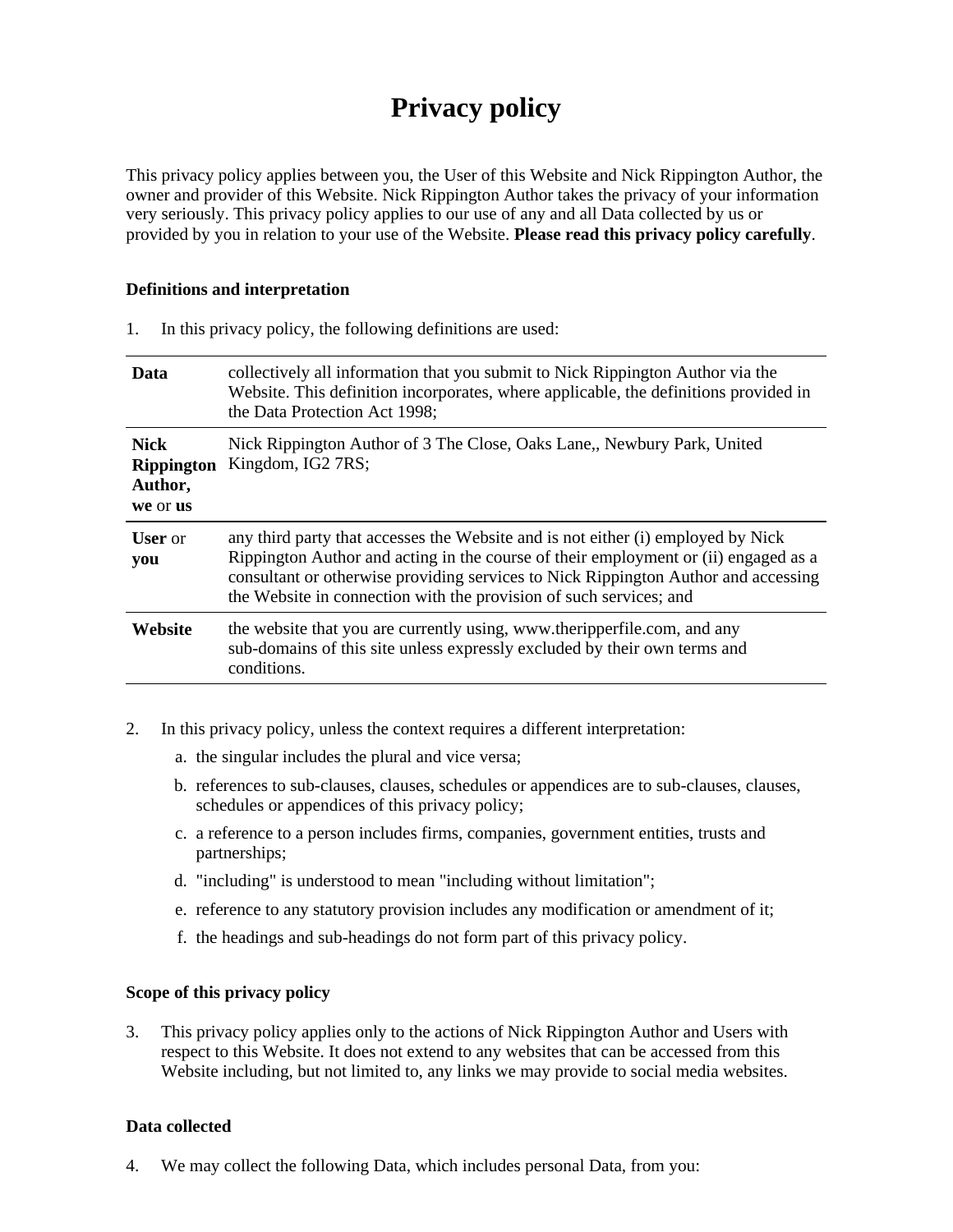- a. Name
- b. Contact Information such as email addresses and telephone numbers;

in each case, in accordance with this privacy policy.

#### **Our use of Data**

- 5. For purposes of the Data Protection Act 1998, Nick Rippington Author is the "data controller".
- 6. We will retain any Data you submit for 12 months.
- 7. Unless we are obliged or permitted by law to do so, and subject to any third party disclosures specifically set out in this policy, your Data will not be disclosed to third parties. This includes our affiliates and / or other companies within our group.
- 8. All personal Data is stored securely in accordance with the principles of the Data Protection Act 1998. For more details on security see the clause below (**Security**).
- 9. Any or all of the above Data may be required by us from time to time in order to provide you with the best possible service and experience when using our Website. Specifically, Data may be used by us for the following reasons:
	- a. transmission by email of promotional materials that may be of interest to you;
	- b. contact for market research purposes which may be done using email, telephone, fax or mail. Such information may be used to customise or update the Website;

in each case, in accordance with this privacy policy.

#### **Third party websites and services**

10. Nick Rippington Author may, from time to time, employ the services of other parties for dealing with certain processes necessary for the operation of the Website. The providers of such services do not have access to certain personal Data provided by Users of this Website.

#### **Links to other websites**

11. This Website may, from time to time, provide links to other websites. We have no control over such websites and are not responsible for the content of these websites. This privacy policy does not extend to your use of such websites. You are advised to read the privacy policy or statement of other websites prior to using them.

#### **Changes of business ownership and control**

- 12. Nick Rippington Author may, from time to time, expand or reduce our business and this may involve the sale and/or the transfer of control of all or part of Nick Rippington Author. Data provided by Users will, where it is relevant to any part of our business so transferred, be transferred along with that part and the new owner or newly controlling party will, under the terms of this privacy policy, be permitted to use the Data for the purposes for which it was originally supplied to us.
- 13. We may also disclose Data to a prospective purchaser of our business or any part of it.
- 14. In the above instances, we will take steps with the aim of ensuring your privacy is protected.

#### **Controlling use of your Data**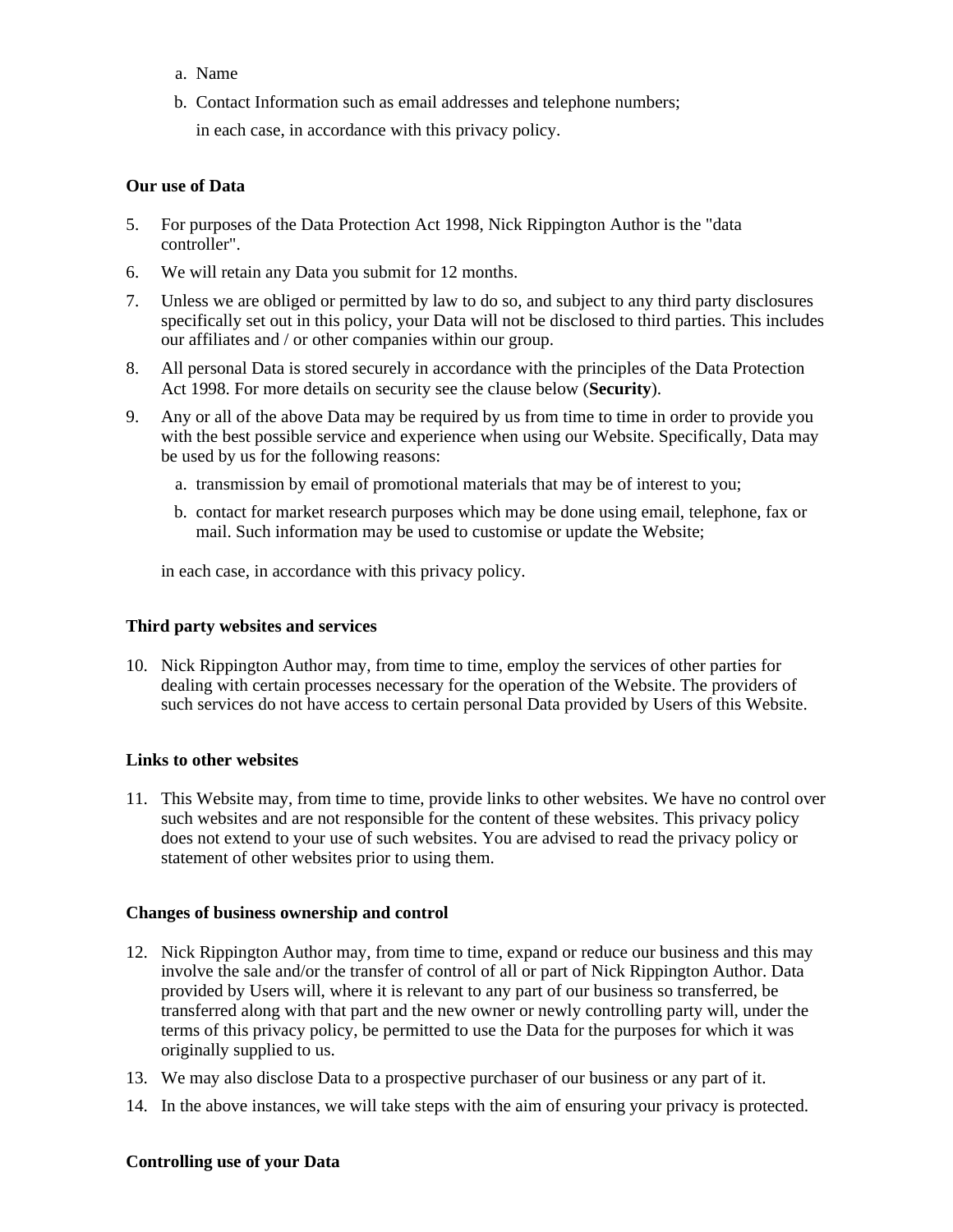- 15. Wherever you are required to submit Data, you will be given options to restrict our use of that Data. This may include the following:
- 16. use of Data for direct marketing purposes; and
- 17. sharing Data with third parties.

## **Functionality of the Website**

18. To use all features and functions available on the Website, you may be required to submit certain Data.

### **Accessing your own Data**

19. You have the right to ask for a copy of any of your personal Data held by Nick Rippington Author (where such Data is held) on payment of a small fee, which will not exceed £00.00.

#### **Security**

- 20. Data security is of great importance to Nick Rippington Author and to protect your Data we have put in place suitable physical, electronic and managerial procedures to safeguard and secure Data collected via this Website.
- 21. If password access is required for certain parts of the Website, you are responsible for keeping this password confidential.
- 22. We endeavour to do our best to protect your personal Data. However, transmission of information over the internet is not entirely secure and is done at your own risk. We cannot ensure the security of your Data transmitted to the Website.

# **General**

- 23. You may not transfer any of your rights under this privacy policy to any other person. We may transfer our rights under this privacy policy where we reasonably believe your rights will not be affected.
- 24. If any court or competent authority finds that any provision of this privacy policy (or part of any provision) is invalid, illegal or unenforceable, that provision or part-provision will, to the extent required, be deemed to be deleted, and the validity and enforceability of the other provisions of this privacy policy will not be affected.
- 25. Unless otherwise agreed, no delay, act or omission by a party in exercising any right or remedy will be deemed a waiver of that, or any other, right or remedy.
- 26. This privacy policy is governed by and interpreted according to English law. All disputes arising under this privacy policy are subject to the exclusive jurisdiction of the English courts.

#### **Changes to this privacy policy**

27. Nick Rippington Author reserves the right to change this privacy policy as we may deem necessary from time to time or as may be required by law. Any changes will be immediately posted on the Website and you are deemed to have accepted the terms of the privacy policy on your first use of the Website following the alterations.

You may contact Nick Rippington Author by email at nickrippington@yahoo.co.uk.